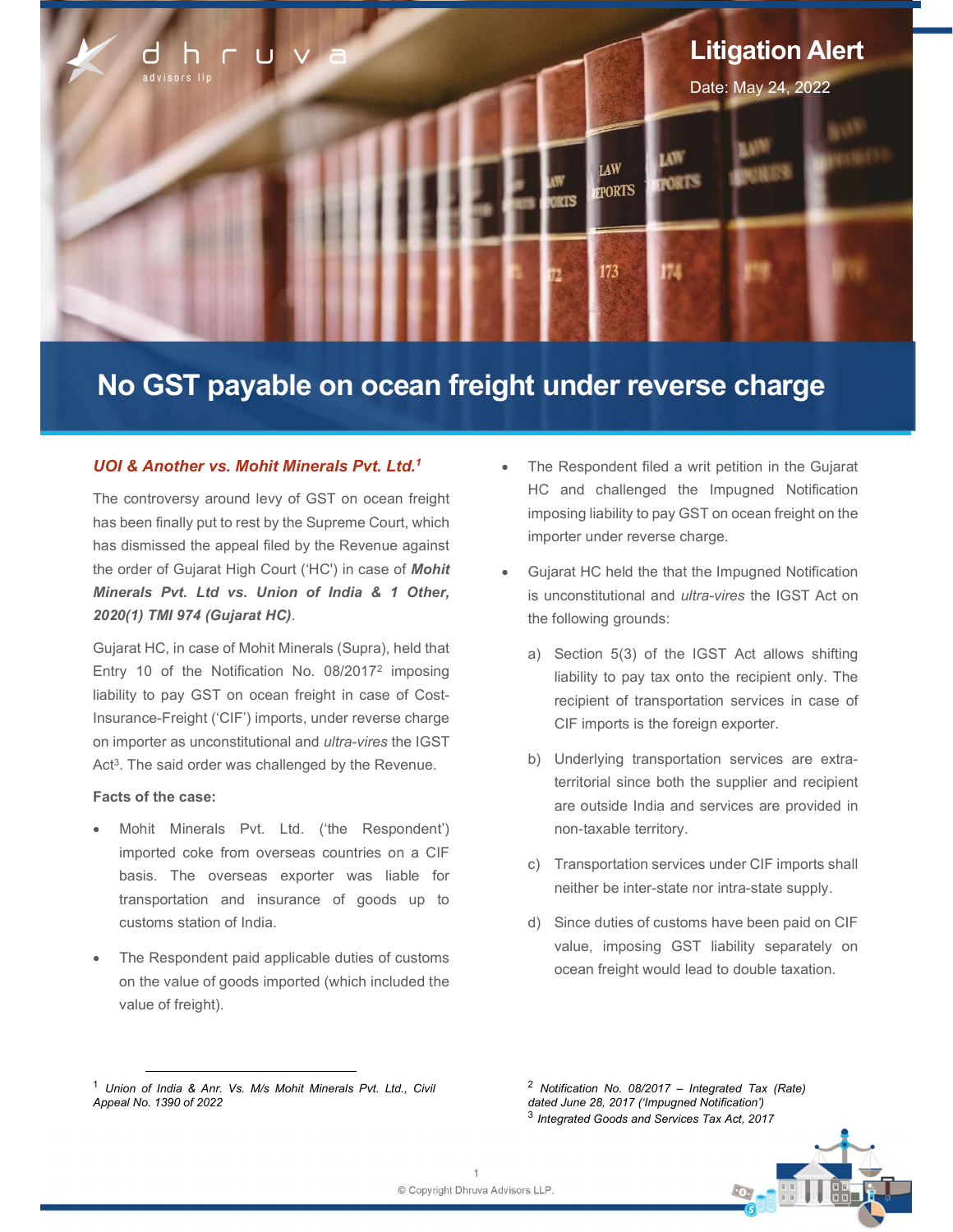- The Revenue, in its appeal, contested that:
	- a) Definition of recipient needs to be interpreted liberally to include the Indian importer as the recipient since he is beneficiary of the transportation services.
	- b) Impugned Notification has been issued on the recommendation of the GST Council within the spirit of collaborative federalism.
	- c) As Indian importer is the recipient of services, place of supply as per Section 13 of the IGST Act shall be the destination of goods i.e., India. Hence, the instant services shall be inter-state supply.
	- d) Since transportation services are rendered up to India and consumed by the Indian importer, there is sufficient territorial nexus.
	- e) CIF imports and transportation services are two separate aspects of the transaction. Since separate aspects are being taxed, there is no overlapping.

## Judgement of the Supreme Court:

The Supreme Court comprehensively discussed the issue in two segments viz., provisions imposing GST liability on ocean freight, and role of the GST Council's recommendations under GST regime:

- a) Provisions under GST Law:
	- Entry 10 of the Impugned Notification is within the authority of law since the term recipient, in a liberal sense, would include importer, as services are rendered for the benefit of such importer. Thus, the levy would not amount to excessive delegation.
	- Under GST laws, the importer can be treated as recipient of services as the definition of 'recipient' under Section 2(93) of the CGST Act<sup>4</sup> enables the legislature to tax these transactions in the hands of the person to whom services are rendered (i.e., importer in the present case as he benefits from

such services). Thus, the transportation services can be treated as inter-state supply.

- The said supply can be taxed under reverse charge on a conjoint reading of the definition of 'import of services' as per Section 2(11) read with Section 13(9) of the IGST Act, which defines the place of supply as the destination of goods i.e., India. Thus, the levy cannot be termed as extraterritorial.
- However, import of goods under CIF contract is a contract of composite supply of underlying goods and services such as freight, insurance etc. Thus, on import, IGST is automatically paid on the freight amount in terms of Section 8 of the CGST Act basis the principal supply and cannot be taxed again in the hands of the importer.
- Enforcing a deeming fiction to subsequently bifurcate the transaction into transportation services and re-imposing GST liability on the same would infringe the principal of composite supply and lead to double taxation.
- Thus, the Impugned Notification, to that extent, is in violation of Section 8 of the CGST Act and the overall scheme of GST.
- Given that, the Apex Court dismissed the appeal filed by Revenue against the order of Gujarat HC.
- b) GST Council's recommendations
	- The Court, while dismissing the appeal, also observed that the Parliament, vide amendments in the Constitution of India, 1949, intended GST Council's recommendations to only have a persuasive value.
	- Mandating GST Council's recommendations would not only disrupt fiscal federalism, but also result into overshadowing the power of Centre and State to enact primary legislation.
	- Further, even though GST provisions are bound by the recommendations of GST Council. It



<sup>4</sup> Central Goods and Services Tax Act, 2017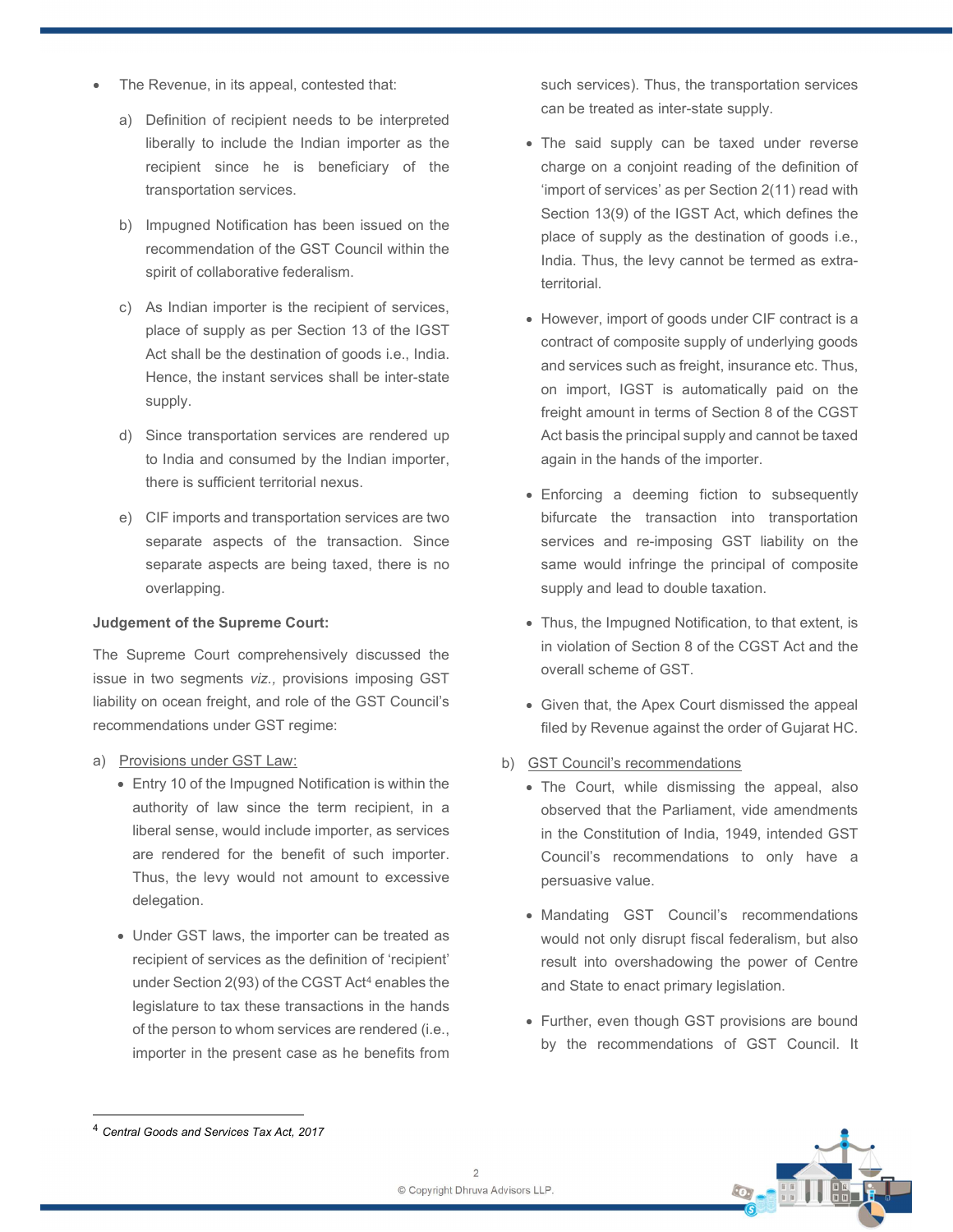would, however, not make every recommendation binding.

# Dhruva Comments:

The Supreme Court judgement brings relief to the industry (especially to those for whom IGST on ocean freight becomes a cost).

It is important to note that this conclusion is solely based on the premise that the importer cannot be taxed twice on the same transaction, once by labelling as a supply of goods (at the time of import for payment of duties of customs) and then again by labelling it is as supply of services.

Regarding the aspects of extra territorial jurisdiction and the meaning of recipient of supply, the Supreme Court has expanded the scope and power of the Government to levy tax on the premise that:

a) the services are rendered to the importer who ultimately benefits from such services

b) the place of supply of services is in India

It will be interesting to see how similar levy under the erstwhile Service Tax regime is considered by the Supreme Court (currently pending in the case of Asahi Songwon Colors Ltd.<sup>5</sup>), especially in the absence of provisions of 'composite supply' under the Finance Act, 1994.

The Supreme Court also held that recommendations of GST Council are not binding. This observation may lead to dissonance in the future, as it means that both Centre and States have independent powers to legislate respective GST Laws irrespective of such recommendations.

It will be critical to observe how the Centre and State proceed with this interpretation whilst deciding further amendments in GST Laws.

As a way forward, taxpayers should maintain the statusquo if GST is not paid on ocean freight on CIF imports made till date. Where GST had been paid and input tax credit was not available, taxpayers can file refund applications for such tax paid irrespective of the time limit of two years<sup>6</sup>.

<sup>&</sup>lt;sup>6</sup> Comsol Energy Private Limited vs. State of Gujarat, 2021(6) TMI 827 (Gujarat HC)



<sup>5</sup> Union of India vs. Asahi Songwon Colors Ltd., 2021 (51) GSTL J14 (SC)